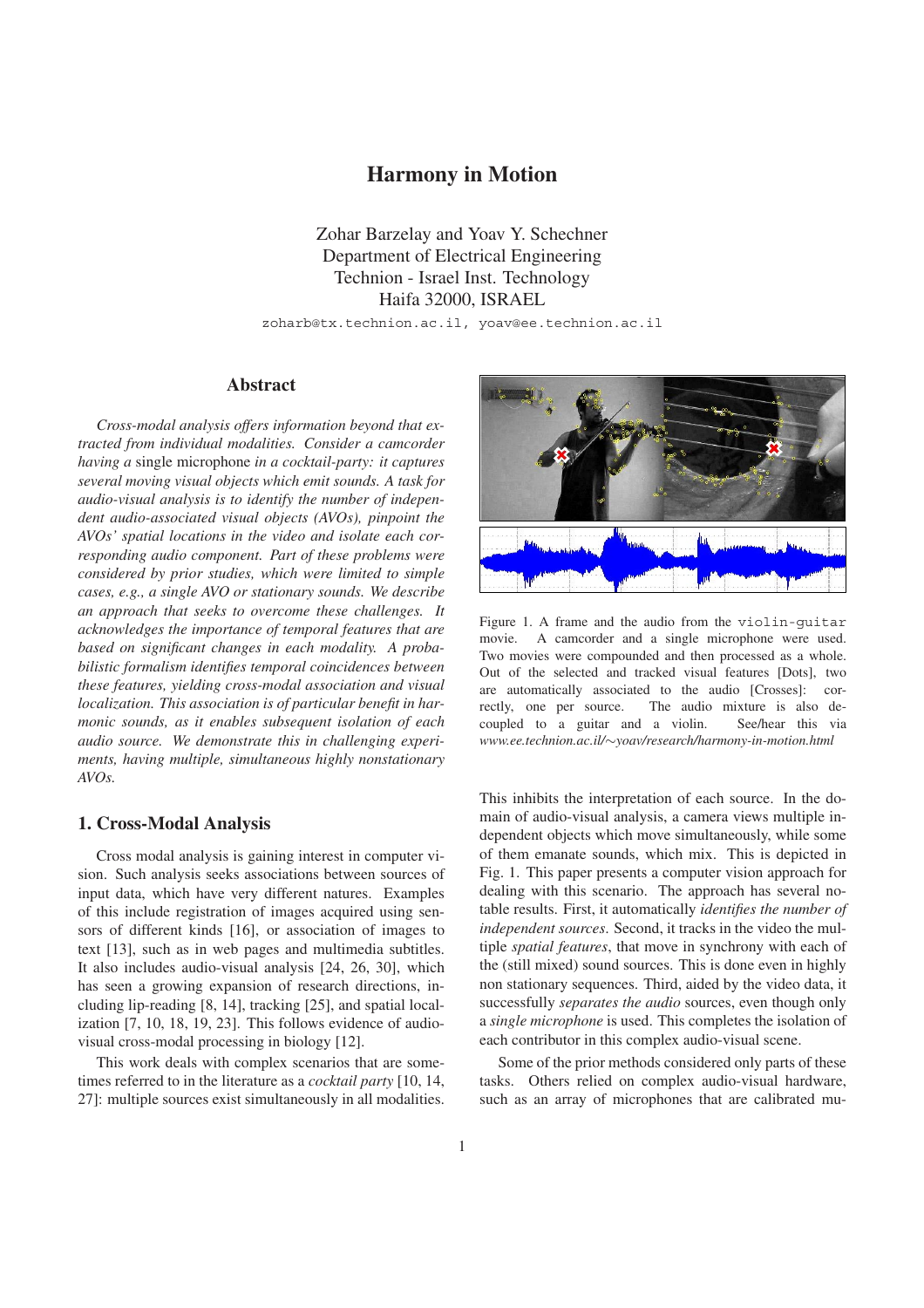tually and with respect to cameras [24, 25]. This yields an approximate spatial localization of audio sources. A single microphone is simpler to set up, but it cannot, on its own, provide audio spatial localization. Hence, locating audio sources using a camera and a single microphone poses a significant computational challenge. In this context, Refs. [18, 23] spatially localize a single audio-associated visual object (AVO). Ref. [7] localizes multiple AVOs if their sounds are repetitive and non-simultaneous. Neither of these studies attempted audio separation. A pioneering exploration of audio separation [10] used complex optimization of mutual information based on Parzen windows. It can automatically localize an AVO if no other sound is present. Results demonstrated in Ref. [30] were mainly of repetitive sounds, without distractions by unrelated moving objects.<sup>1</sup>

Here we propose an approach that better manages obstacles faced by prior methods. It can use the simplest hardware: a single microphone and a camera. Algorithmically, we are inspired by *feature-based* image registration methods, which use spatial *significant changes* (e.g, edges and corners). Analogously, we use as our features the temporal instances of significant changes in each modality. To match the two modalities, we look for cross-modal temporal coincidences of events. Based on a likelihood criterion, the AVOs are then localized and tracked. Following the visual localization of the AVOs, the sound produced by each one is isolated. The algorithm exploits the sparsity of an audio representation we use, and is aided by the essential visual information.

### **2. Significant Visual and Audio Events**

How may we associate two modalities, where each changes in time? Some prior methods use continuous valued variables to represent each modality, e.g., a weighted sum of pixel values. Maximal canonical correlation or mutual information was sought between these variables [10, 15, 18]. That approach is analogous to intensity-based image matching. It implicitly assumes some correlation (possibly nonlinear) between the raw data values in each modality. We do *not* look at the raw data values during the crossmodal association. Rather, here we opt for *feature-based* matching: we seek correspondence between significant features in each modality. Interestingly, there is also evidence that biological neural systems perform cross-modal association based on salient features [11].

Which features are good? Recall a familiar matching problem: that of images. Feature-based image registration focuses on sharp spatial changes (edges and corners) [6], rather than the smooth regions between them. In crosssensor image matching, Ref. [16] highlighted sharp spatial

changes by high-pass filtering. Analogously, in our audiovisual matching problem, we use features having strong *temporal* variations in each of the modalities.

As a pre-processing step, image features (corners etc.) that can be easily locked-on are automatically found [29] and then tracked [4] (see Fig. 1). The result is a set of  $N_v$ visual features, each indexed by  $i \in [1, N_v]$ . Each feature<br>has a trajectory  $y_i(t) = [x_i(t), y_i(t)]^T$ , where t is the temhas a trajectory  $\mathbf{v}_i(t) = [x_i(t), y_i(t)]^T$ , where *t* is the tem-<br>poral index (in units of frames) and x u are the image coporal index (in units of frames), and *x, y* are the image coordinates. One of the tasks is to determine if any of these trajectories is of an AVO.

The magnitude of the acceleration  $\|\vec{v}_i(t)\|$  of feature *i*<br>a measure of significant change in its motion speed or is a measure of significant change in its motion speed or direction.<sup>2</sup> We process  $\|\ddot{\mathbf{v}}_i(t)\|$  in analogy to the way image<br>gradients are processed to detect edges [29]; we threshold gradients are processed to detect edges [29]: we threshold and temporally prune  $\|\ddot{\mathbf{v}}_i(t)\|$  to derive a binary vector  $\mathbf{v}_i^{\text{on}}$ 

$$
v_i^{\text{on}}(t) = \begin{cases} 1 & \text{feature } i \text{ has high acceleration at } t \\ 0 & \text{otherwise} \end{cases}, (1)
$$

which expresses the *visual onsets* of image feature *i*. For all features  $\{i\}$ , the corresponding vectors  $\mathbf{v}_i^{\text{on}}$  have the same length  $N_f$ , which is the number of frames.

Audio is treated in a similar manner. We focus on *audio onsets* [5]. These are time instances in which a sound commences (over a possible background).3 Audio onset detection was well studied [3, 20]. It is briefly discussed in Sec. 4.3. This detection process results in a binary vector **a**on of length *N*<sup>f</sup>

$$
a^{\text{on}}(t) = \begin{cases} 1 & \text{an audio onset takes place at time } t \\ 0 & \text{otherwise} \end{cases}
$$
 (2)

In the next section, we describe how audio onsets are temporally matched to visual (motion) onsets.

## **3. A Coincidence-Based Approach**

Our cross-modal association is based on a simple assumption. Consider a pair of significant events (onsets): one event per modality. We assume that if both events coincide in time, then they are possibly related. If such a coincidence re-occurs multiple times for the same feature *i*, then the likelihood of cross-modal correspondence is high. On the other hand, if there are many temporal mismatches, then the matching likelihood is inhibited.

In the specific context of the audio and visual modalities, the choice of audio and visual *onsets* is not arbitrary. These onsets indeed coincide in many scenarios. For example: the sudden acceleration of a guitar string is accompanied by the beginning of the sound of the string; a sudden deceleration

<sup>&</sup>lt;sup>1</sup>Some studies used an approach motivated by computer-vision in order to make only-audio analysis [17, 28].

<sup>&</sup>lt;sup>2</sup>A criterion [23] of absolute position  $\|\mathbf{v}_i(t)\|$  is sensitive to initialization of the origin of the position coordinates.

<sup>&</sup>lt;sup>3</sup>We opt not to rely on sound terminations for this purpose, as these are often not sufficiently fast and distinct.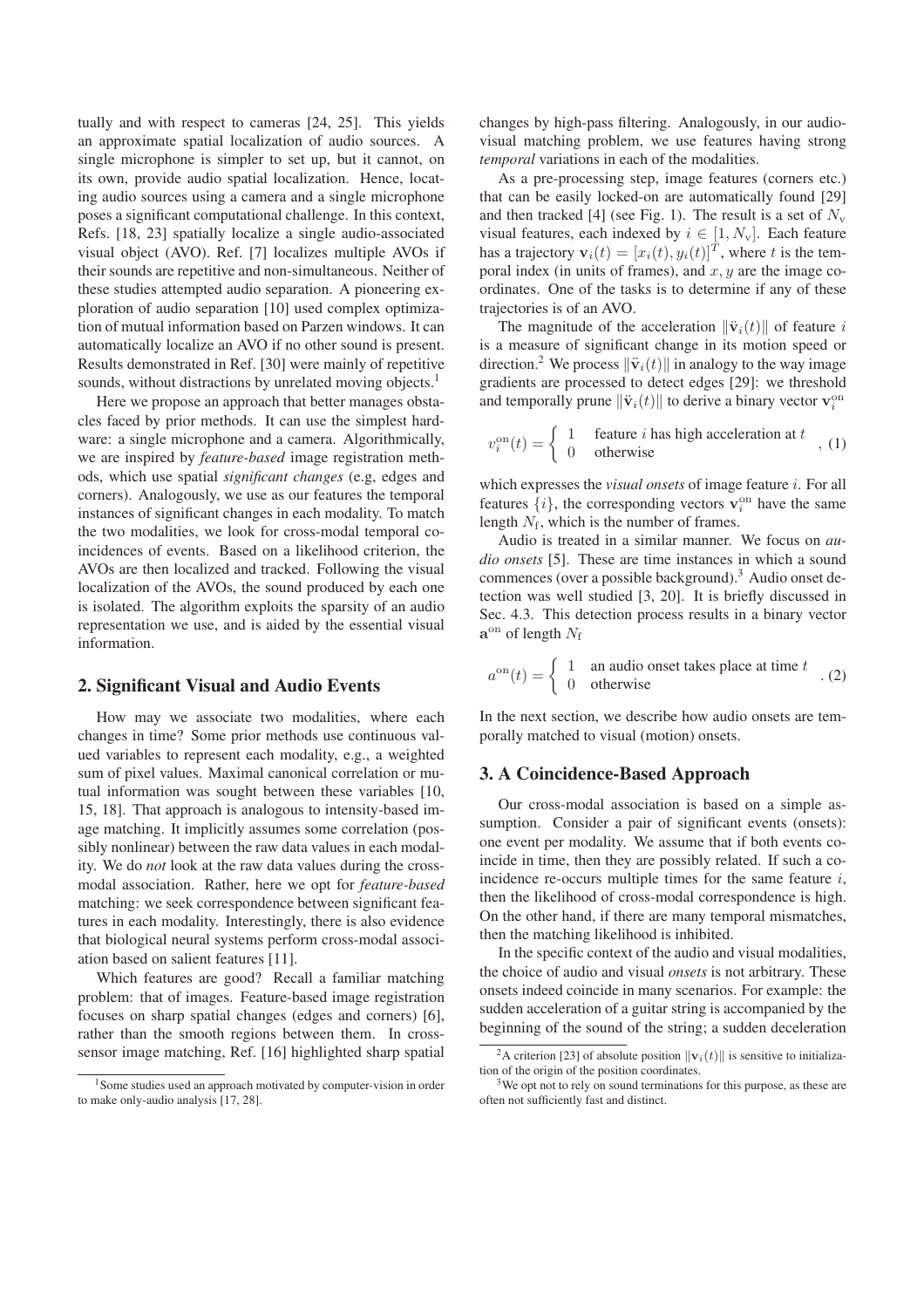of a hammer hitting a surface is accompanied by noise; the lips of a speaker open as he utters a vowel.

Let us consider for the moment the correspondence of audio and visual onsets in some ideal cases. If just a single AVO exists in the scene, then ideally, there would be a one-to-one audio-visual correspondence, i.e.,  $\mathbf{v}_i^{\text{on}} = \mathbf{a}^{\text{on}}$ <br>for a unique feature *i*. Now, suppose there are several infor a unique feature *i*. Now, suppose there are several independent AVOs, where the onsets of each object *i* are exclusive, i.e., they do not coincide with those of any other object. Then,  $\sum_{i \in \mathcal{J}} \mathbf{v}_i^{on} = \mathbf{a}^{on}$ , where  $\mathcal{J}$  is the set of true AVOs. Such ideal cases usually do not occur in practice: AVOs. Such ideal cases usually do not occur in practice: there are outliers in both modalities, due to clutter and to imperfect detection of onsets, having false positives and negatives. Thus, we define a matching criterion that is based on a probabilistic argument and enables imperfect matching. It favors coincidences, and penalizes for mismatches. This criterion is then used in a fast iterative algorithm, in the spirit of [22].

#### **3.1. Matching Algorithm**

We now describe both the matching criterion, and the iterative algorithm. Define **1** as a column vector, all of whose elements equal 1. The criterion we use is

$$
\widetilde{L}(i) = 2[(\mathbf{a}^{\text{on}})^T \mathbf{v}_i^{\text{on}}] - \mathbf{1}^T \mathbf{v}_i^{\text{on}}.
$$
 (3)

In Sec. 3.2, we show that Eq. (3) is equivalent to a matching likelihood. Out of all the visual features  $i \in [1, N_{\rm v}]$ ,  $L(i)$  should be maximized by the one corresponding to an AVO. Let us first gain some intuition into Eq. (3). The number of visual onsets of feature *i* that coincide with audio onsets is  $(\mathbf{a}^{\text{on}})^T \mathbf{v}_i^{\text{on}}$ , since  $\mathbf{v}_i^{\text{on}}$  and  $\mathbf{a}^{\text{on}}$  are binary. More-<br>over  $(1 - \mathbf{a}^{\text{on}})^T \mathbf{v}_i^{\text{on}}$  is the number of visual onsets of *i* over,  $(1 - a^{\text{on}})^T v_i^{\text{on}}$  is the number of visual onsets of *i*, that are inconsistent with  $a^{\text{on}}$ . Therefore, Eq. (3) favors that are inconsistent with **a**on. Therefore, Eq. (3) favors coincidences while penalizing for the inconsistencies. We calculate Eq. (3) for each visual feature *i*. The one corresponding to the highest value of *L* is a *candidate* AVO. Let its index be  $\hat{i}$ . This candidate is classified as an AVO, if its likelihood  $\tilde{L}(\hat{i})$  is above a threshold. Note that by definition,  $\widetilde{L}(i) \leq \widetilde{L}(i)$  for all *i*. Hence, if  $\widetilde{L}(i)$  is below the threshold, neither  $\hat{i}$  nor any other feature is an AVO.

At this stage, a major goal has been accomplished. Once feature  $\hat{i}$  is classified as an AVO, it indicates audio-visual association not only at onsets, but for the *entire trajectory*  $\mathbf{v}_i(t)$ , for all *t*. Hence, it marks a specific tracked feature as an AVO, and this AVO is visually traced continuously throughout the sequence. For example, consider the violin-guitar sequence, one of whose frames is shown in Fig. 1. It was recorded by a simple camcorder and using a single microphone.<sup>4</sup> Onsets were obtained as described in Sec. 2. Then, the visual feature that maximized Eq. (3) was the *hand of the violin player*. Its detection and tracking were automatic.

Now, the audio onsets that correspond to AVO  $\hat{i}$  are given by the vector  $\mathbf{m}^{\text{on}} = \mathbf{a}^{\text{on}} \bullet \mathbf{v}_{\hat{i}}^{\text{on}},$  where  $\bullet$  denotes the logical AND operation per element. Let us eliminate these logical-AND operation per element. Let us eliminate these corresponding onsets from **a**on. The *residual* audio onsets are represented by  $\mathbf{a}_1^{\text{on}} \equiv \mathbf{a}^{\text{on}} - \mathbf{m}^{\text{on}}$ . The vector  $\mathbf{a}_1^{\text{on}}$  becomes the input for a new iteration: it is used in Eq. (3), instead of **a**on. Consequently, a new candidate AVO is found, this time optimizing the match to the residual audio vector  $a_1^{\text{on}}$ .

This process re-iterates. It stops automatically when a candidate fails to be classified as an AVO. This indicates that the remaining visual features cannot "explain" the residual audio onset vector. The main parameter in this method is the mentioned classification threshold of the AVO. We set it to  $\tilde{L}(\hat{i})=0$ . If  $\tilde{L}(\hat{i})<0$ , it means that more than half of the onsets in  $\mathbf{v}_i^{\text{on}}$  are not matched by audio ones. In other words, most of the significant visual events of *i* are not accompanied by any new sound. We thus interpret this object as *not* audio-associated.

To recap, our matching algorithm is

**Input**: vectors  $\{v_i^{\text{on}}\}, \mathbf{a}^{\text{on}}$ 

- 0. Initalize:  $l = 0$ ,  $\mathbf{a}_0^{\text{on}} = \mathbf{a}^{\text{on}}$ ,  $\mathbf{m}_0^{\text{on}} = \mathbf{0}$ .
- 1. Iterate
- 2.  $l = l + 1$ <br>3.  ${\bf a}_{i}^{\text{on}} = {\bf a}_{i}^{\text{o}}$
- 3.  $\mathbf{a}_{l}^{\text{on}} = \mathbf{a}_{l-1}^{\text{on}} \mathbf{m}_{l-1}^{\text{on}}$
- 4.  $\hat{i}_l = \arg \max_i \{ 2(\mathbf{a}_l^{\text{on}})^T \mathbf{v}_i^{\text{on}} \mathbf{1}^T \mathbf{v}_i^{\text{on}} \}$
- 5. If  $\{(\mathbf{a}_l^{\text{on}})^T \mathbf{v}_i^{\text{on}} \geq \frac{1}{2} \mathbf{1}^T \mathbf{v}_i^{\text{on}}\}\$ , then
- 6.  $\mathbf{m}_l^{\text{on}} = \mathbf{v}_i^{\text{on}} \bullet \mathbf{a}_l^{\text{on}}$
- 7. else
- 8. quit

**Output**:

- The estimated number of independent AVOs is  $|J| = l - 1.$
- A list of AVOs and corresponding audio onsets vectors  $\{\hat{i}_l, \mathbf{m}_l^{\text{on}}\}.$

Here **0** is a column vector, all of whose elements are null. Note that the output  $|\mathcal{J}|$  accomplishes another goal of this paper: the automatic estimation of the *number of independent AVOs*. This algorithm is fast (linear):  $\approx |\mathcal{J}|$  iterations, each having  $\mathcal{O}(N_fN_v)$  calculations.

In the violin-guitar sequence mentioned above, this algorithm automatically detected that there are two independent AVOs: the *guitar string*, and the hand of the *violin player* (marked as crosses in Fig.1). Note that in this sequence, the sound and motions of the guitar pose a distraction for the violin, and vice versa. However, the algorithm correctly identified the two AVOs.

<sup>&</sup>lt;sup>4</sup>The sampling parameters of the audio and video are given in Sec. 4.1.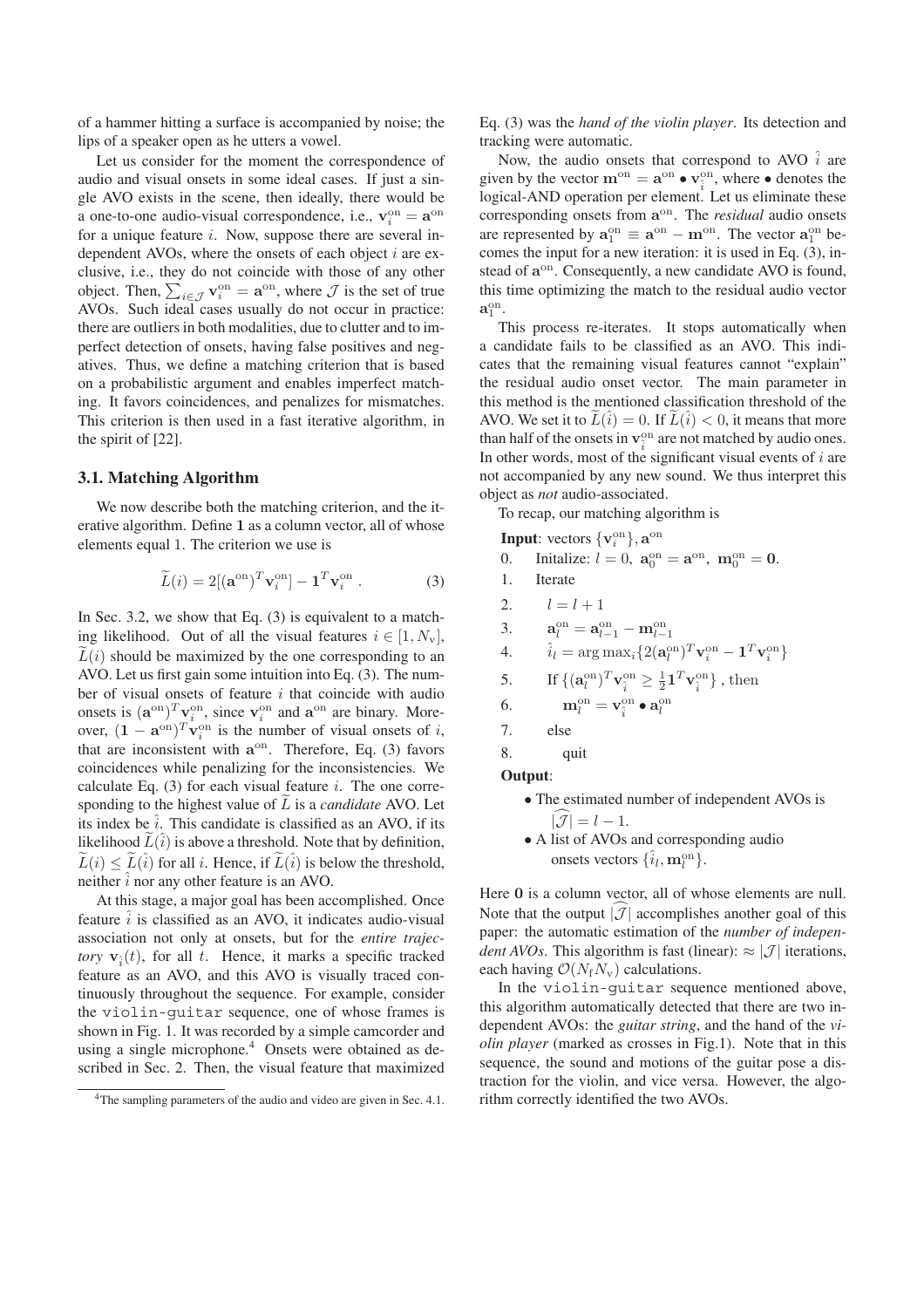#### **3.2. Likelihood Interpretation**

Here we show that Eq. (3) can be interpreted as equivalent to the matching likelihood of feature *i*. Let  $v_i(t)$  be a random variable which follows the probability law

$$
Pr[v_i^{\text{on}}(t)|a^{\text{on}}(t)] = \begin{cases} p, & v_i^{\text{on}}(t) = a^{\text{on}}(t) \\ 1 - p, & v_i^{\text{on}}(t) \neq a^{\text{on}}(t) \end{cases} . (4)
$$

Assuming that the elements  $a^{\text{on}}(t)$  are statistically independent of each other, the matching likelihood of a vector  $\mathbf{v}_i^{\text{on}}$ is

$$
L(i) = \prod_{t=1}^{N_{\rm f}} Pr\left[v_i^{\rm on}(t)|a^{\rm on}(t)\right].
$$
 (5)

Denote by  $N_{\text{agree}}$  the number of time instances in which  $a^{\text{on}}(t) = v_i^{\text{on}}(t)$ . From Eqs. (4,5),

$$
L(i) = p^{N_{\text{agree}}} \cdot (1 - p)^{(N_f - N_{\text{agree}})} \,. \tag{6}
$$

Both  $\mathbf{a}^{\text{on}}$  and  $\mathbf{v}_i^{\text{on}}$  are binary, hence the number of time instances in which both are 1 is  $(\mathbf{a}^{\text{on}})^T \mathbf{v}_i^{\text{on}}$ . The number of in-<br>stances in which both are 0 is  $(1 - \mathbf{v}_i^{\text{on}})^T (1 - \mathbf{v}_i^{\text{on}})$  hance stances in which both are 0 is  $(1 - \mathbf{a}^{\text{on}})^T (1 - \mathbf{v}_i^{\text{on}})$ , hence

$$
N_{\text{agree}} = (\mathbf{a}^{\text{on}})^T \mathbf{v}_i^{\text{on}} + (1 - \mathbf{a}^{\text{on}})^T (1 - \mathbf{v}_i^{\text{on}}) \ . \tag{7}
$$

Plugging Eq. (7) in Eq. (6) and re-arranging terms,

$$
\log [L(i)] = N_f \log(1 - p) +
$$
  
+ 
$$
\left[ (\mathbf{a}^{\text{on}})^T \mathbf{v}_i^{\text{on}} + (\mathbf{1} - \mathbf{a}^{\text{on}})^T (\mathbf{1} - \mathbf{v}_i^{\text{on}}) \right] \log \left( \frac{p}{1 - p} \right).
$$
 (8)

We seek the feature *i* whose vector  $\mathbf{v}_i^{\text{on}}$  maximizes  $L(i)$ .<br>we eliminate terms that do not depend on  $\mathbf{v}_i^{\text{on}}$ . This Thus, we eliminate terms that do not depend on  $v_i^{\text{on}}$ . This yields an equivalent objective function of *i*,

$$
\widetilde{L}(i) = \left\{ 2 \left[ (\mathbf{a}^{\text{on}})^T \mathbf{v}_i \right] - \mathbf{1}^T \mathbf{v}_i^{\text{on}} \right\} \log \left( \frac{p}{1-p} \right) . \tag{9}
$$

It is reasonable to assume that if feature *i* is an AVO, then it has more onset coincidences than mismatches. Consequently, we may assume that  $p > 0.5$ . Hence,  $\log [p/(1-p)] > 0$ . Consequently,  $L(i)$  is maximized when Eq. (3) is maximized.

#### **4. Audio Processing and Isolation**

Up to now, we derived the method for establishing the AVOs in the scene. The described matching algorithm outputs a set of AVOs, each with its vector of corresponding audio onsets:  $\{\hat{i}_l, m_l^{\text{on}}\}$ . This vector of audio onsets points to the time instances in which the sounds of the AVO commence. In order to isolate the soundtrack of the AVO, we need to isolate each of these sounds. How do we isolate a single sound from a mixture, given only its onset time? This is described next.

#### **4.1. Binary Masking**

Audio isolation is based on Fourier analysis. Let *<sup>s</sup>*(*n*) denote the recorded sound signal, typically sampled much faster than the video. Here *n* is a discrete sample index of the sound. This signal is analyzed in short temporal windows *w*, each being *N*w-samples long. Consecutive windows are shifted by *M* samples. In our experiments, the audio was sampled at 16 kHz, and analyzed with a Hamming window of 80*msec*, equivalent to  $N_w = 1280$ . Our use of  $M = N_{\rm w}/2$  ensured synchronicity of the windows with the video frame rate  $(25Hz)$ . Recalling that *t* is the frame (time) index, the short-time Fourier transform of *<sup>s</sup>*(*n*) is

$$
F(t,f) = \sum_{n=0}^{N_{\rm w}-1} s(n+tM)w(n)e^{-j(2\pi/N_{\rm w})nf}, \quad (10)
$$

where  $f$  is the frequency index. The spectrogram is  $|F(t, f)|^2$ . See for example the spectrograms in Fig. 2.<br>As soon in Fig. 2, the spectro of each distinct sound

As seen in Fig. 2, the energy of each distinct sound lies in a set Γ of time-frequency bins {(*t, f*)}. A common assumption [1, 27, 32] is that if there are other sound sources, then the energy distribution in  $\{(t, f)\}\$  of these disturbances has only little overlap with the bins in  $\Gamma$ . This assumption is based on the sparsity of typical sounds, particularly *harmonic* ones, in spectrograms. Consequently, a sound of interest can be enhanced by maintaining the values of  $F(t, f)$ in Γ, while nulling the other bins. This *binary masking* forms the basis for many methods [1, 27, 32]. The masked  $F(t, f)$  is then transformed back [27] to a sound signal  $\tilde{s}(n)$ .

How is the set  $\Gamma$  of a sound characterized? In an harmonic sound, the acoustic energy lies in a *pitch frequency f*<sup>0</sup> and in integer multiples of this frequency (*harmonies*). This is seen in the spectrogram of a violin at the bottomright of Fig. 2. We note that  $f_0$  of a distinct sound may drift in time, i.e.,  $f_0 = f_0(t)$ , as shown in the left panel of Fig. 3 (speech). Thus,

$$
\Gamma = \{(t, f_0(t)k)\},\tag{11}
$$

where  $k \in \mathbb{N}^+$ . The set defined in Eq. (11) is bounded temporally by  $t \in [t^{\text{on}}, t^{\text{off}}]$ , where  $t^{\text{on}}$  is the *onset* of this sound. Here  $t^{\text{off}}$  is the offset instance in which the this sound. Here  $t<sup>off</sup>$  is the offset instance, in which the sound is considered as terminated or effectively faded. Consequently, given only the onset instance ton, we determine Γ by detecting  $f_0(t^{\text{on}})$ , and then tracking  $f_0(t)$  in<br> $t \in [t^{\text{on}} t^{\text{off}}]$ . The detection and tracking procedures are  $t \in [t^{\text{on}}, t^{\text{off}}]$ . The detection and tracking procedures are described next. described next.

#### **4.2. Directional Derivative of the Spectrogram**

Ref. [9] describes a method for estimating  $f_0(t)$  of a *single* sound using the amplitude  $A(t, f) = |F(t, f)|$  as input.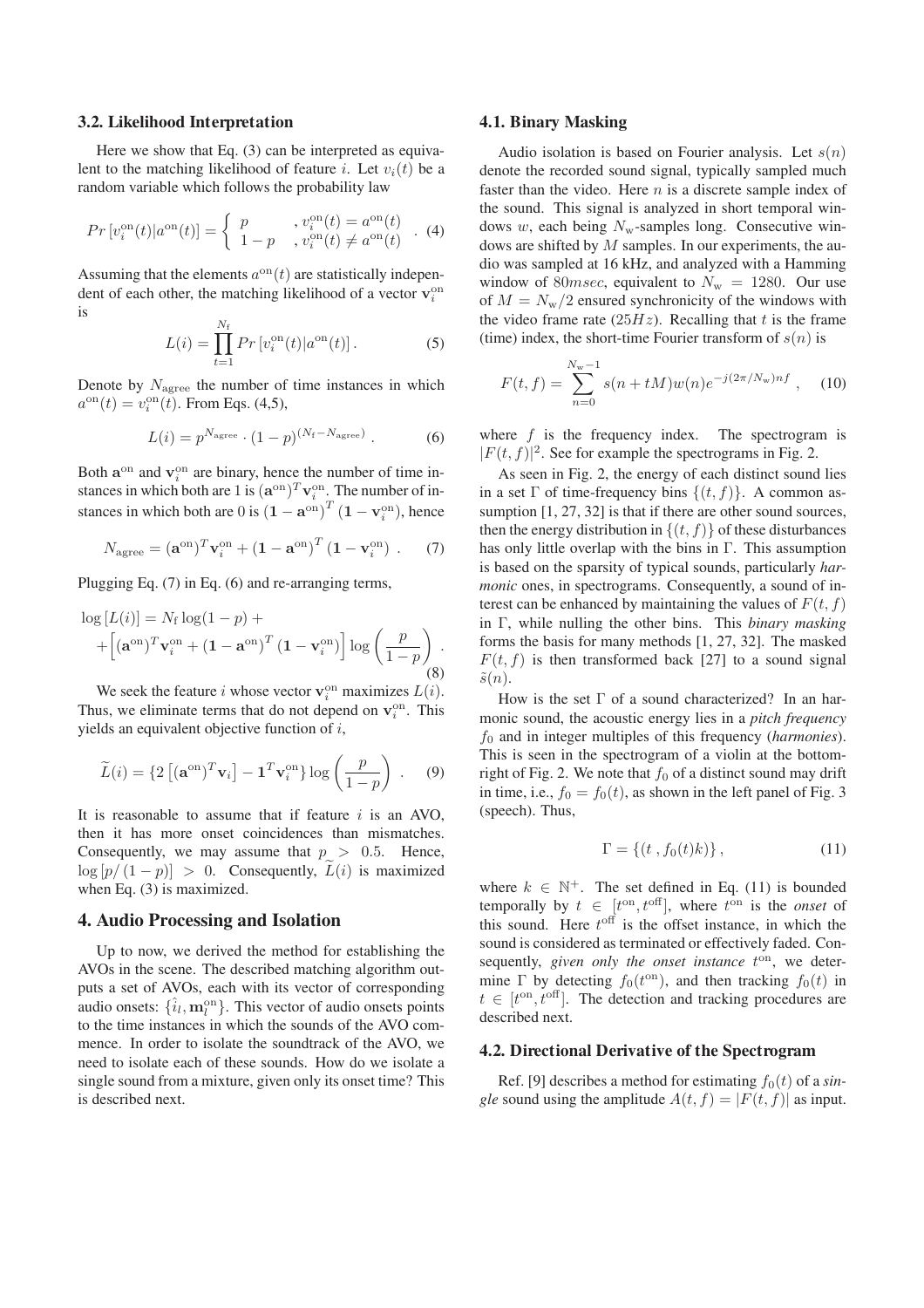

Figure 2. Spectrograms corresponding to the violin-guitar sequence. Darker points in each plot indicate a higher energy content, as a function of *t* and *f*. Based on *visual* data, the audio components of the violin and guitar were automatically separated from a soundtrack, which had been recorded by a *single* microphone. [Right] The true components of each instrument, acquired separately. You may listen to the results via the link *www.ee.technion.ac.il/*∼*yoav/research/harmony-in-motion.html*



Figure 3. [Left] A section of a spectrogram (female speaker) exhibiting a frequency drift. [Middle] A temporal derivative (Eq. 12) results in high values through the entire sound duration. [Right] The directional derivative (Eq. 14) handles the frequency drift well. Resulting high values occur mainly at the onset.

In our case, however, multiple sounds coexist.<sup>5</sup> We would be able to use Ref. [9] per sound source, if we remove most of the energy of the other sounds. How can we achieve this?

Here we exploit again the onsets that had been detected. The sound of interest is the one commencing at  $t^{\text{on}}$ . Thus, the disturbing audio at  $t^{\text{on}}$  is assumed by us to have commenced *prior* to  $t^{\text{on}}$ . These disturbing sounds linger from the past, and hence, they can be eliminated by comparing the audio components at  $t = t^{\text{on}}$  to those at  $t < t^{\text{on}}$ , par-<br>ticularly at  $t - t^{\text{on}} - 1$ . Specifically, the relative temporal ticularly at  $t = t^{\text{on}} - 1$ . Specifically, the relative temporal

derivative

$$
D(t, f) = \frac{A(t, f) - A(t - 1, f)}{A(t - 1, f)}
$$
(12)

emphasizes an increase of amplitude in frequency bins that have been quiet (no sound) just before *t*.

As a practical criterion, however, Eq. (12) is not robust. The reason is that sounds which have commenced prior to *t* may have a slow frequency *drift* (Fig. 3). This poses a problem for Eq. (12), which is based solely on a temporal comparison per frequency channel. Drift results in high values of Eq.  $(12)$  in some frequencies  $f$ , even if no new sound actually commences around (*t, f*), as seen in Fig. 3. To overcome this, we perform a *directional* derivative in the time-frequency (spectrogram) domain.<sup>6</sup> It fits neighboring bands at each instance, hence tracking the drift. Consider a small frequency range  $\Omega$  around *f*. In analogy to image alignment, *frequency alignment* at time *t* is obtained by

$$
f^{\text{aligned}} = \arg \min_{f_z \in \Omega} |A(t^{\text{on}}, f) - A(t^{\text{on}} - 1, f_z)|. \quad (13)
$$

Then  $f^{\text{aligned}}$  at  $t-1$  corresponds to  $f$  at  $t$ , partially correcting the drift. The map

$$
\widetilde{D}(t,f) = \frac{A(t,f) - A(t-1,f^{\text{aligned}})}{A(t-1,f^{\text{aligned}})}
$$
(14)

is indeed much less sensitive to drift, and is responsive to true onsets (Fig 3). The map  $\overline{D}_+(t, f) = \max\{0, \overline{D}(t, f)\}\$ 

<sup>5</sup>We do not know the number of sound sources in the scene: in addition to the visual AVOs there can be audio sources of objects out of view. Hence, we cannot use [1, 21, 31].

<sup>6</sup>Treating the spectrogram as a two-dimensional signal (image) was suggested in [17].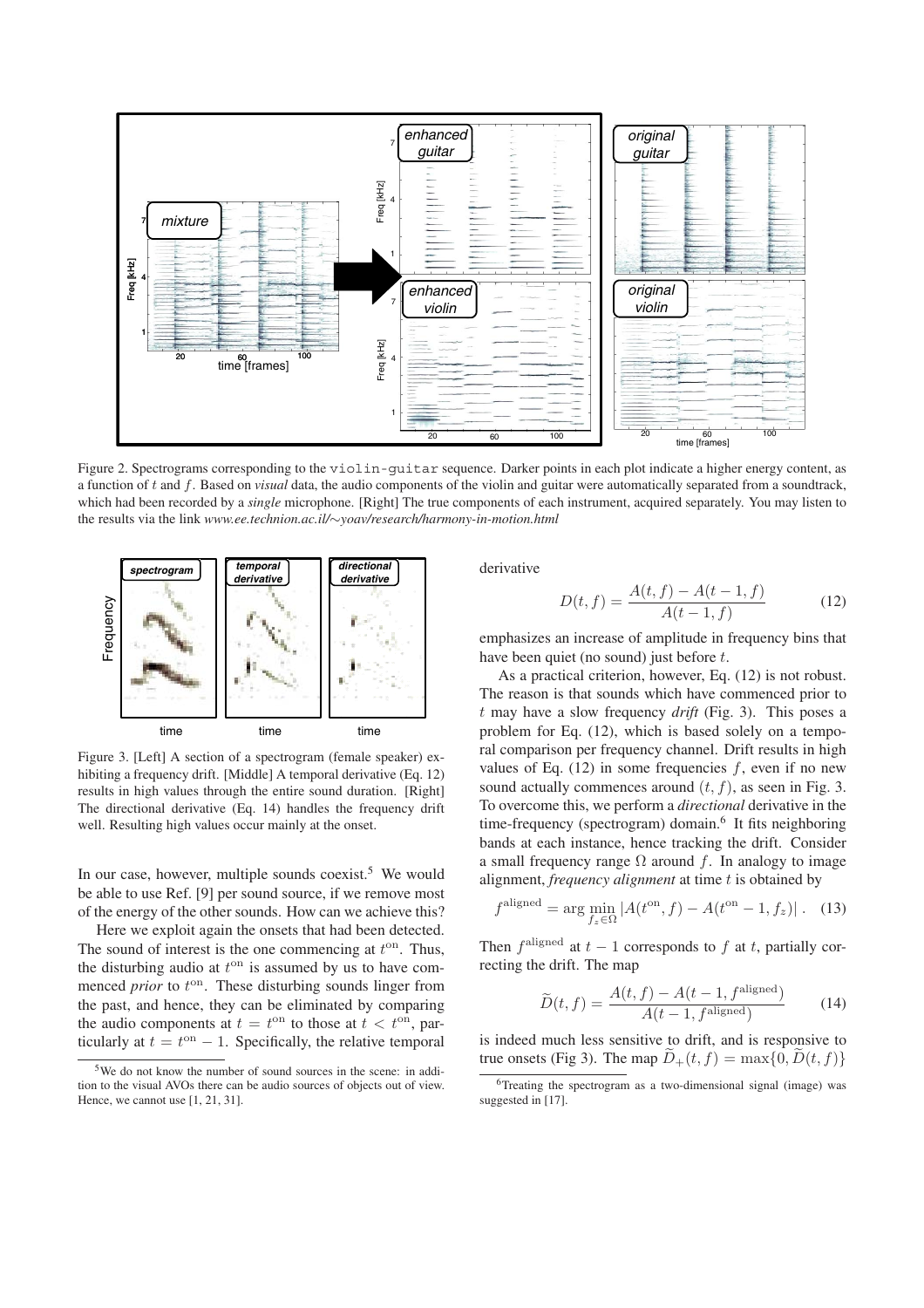maintains the onset response, while ignoring amplitude decrease caused by fade-outs.

We may now use  $\tilde{D}_+(t^{on}, f)$  as input to the algorithm<br>Ref. [9] This vields the pitch  $f_0$  at  $t^{on}$  Following the of Ref. [9]. This yields the pitch  $f_0$  at  $t^{on}$ . Following the detection of  $f_0(t^{\text{on}})$ , it is tracked [2] during  $t \geq t^{\text{on}}$ , until *t* off.

As described earlier in Sec. 4, this procedure and binary masking are repeated for *each* of the onsets of the AVO. The isolated sounds per onset are then concatenated to a single soundtrack. This effectively yields the isolated soundtrack of the AVO. As an example, Fig. 2 illustrates the results obtained in the violin-guitar sequence.

#### **4.3. Audio Onsets Detection**

Past sections relied on prior detection of audio onsets. Methods for this detection have been extensively studied [3]. Here we describe our particular method. Our criterion for significant signal increase is simply  $o(t) = \sum_{f} \widetilde{D}_{+}(t, f)$ . It is similar to a criterion used in Ref. [20] but is more robust since it suppresses lingering Ref. [20], but is more robust, since it suppresses lingering sounds. As in Ref. [3], the binary onset vector **a**on is a result of thresholding of *<sup>o</sup>*(*t*).

# **5. Results**

In our experiments we compound separately-recorded movies (e.g., a violin sequence and a guitar sequence) into a single video.<sup>7</sup> Such a procedure is a common practice in single-micrhopone audio-separation studies [1, 14, 27], since it provides access to the audio ground-truth data. This allows quantitative assessment of the quality of audio isolation, as we describe below.

The cross-modal method has several parameters, such as the spectrogram window size (Sec. 4.1) and the temporalresolution of coincidences, discussed below in Sec. 6. Other parameters are derived from the analogy of our approach to image edge-detection. Such a detection usually involves setting of an edge scale, a threshold of significant change, and a proximity parameter for pruning [29]. Such parameters influence the results, and thus should be tuned.

All the video/audio material described here is available in the supplementary material, and through *www.ee.technion.ac.il/*∼*yoav/research/harmony-in-motion.html.* The first experiment is the violin-guitar sequence already described in Figs. 1 and 2. The second experiment is the speakers sequence, which has simultaneous speech by people. The pitch of each speaker drifts significantly in time. A sample frame is shown in Fig. 4, where crosses indicate the automatically-detected AVOs. The features



Figure 4. A frame from the speakers sequence. Out of the selected and tracked visual features [Dots], two are automatically associated to the audio [Crosses]: correctly, one per source. The audio mixture is also decoupled to two separate speakers.

detected correspond to the lips of each speaker. The corresponding results of audio isolation for each speaker in this minor "cocktail party" are shown in Fig. 5. An additional experiment contains two *identical* instruments playing different tunes simultaneously (Fig. 6). The data and the separation results are available through the above-mentioned link.

#### **Quantitative Recovery Criteria**

We quantify the quality of the audio-isolation in the experiments by criteria described in Ref. [32]. These measures utilize our access to the ground-truth audio data. The first measure evaluates the improvement of the signal-tointerference-ratio (SIR). The second measure calculates the preserved-signal-ratio (PSR), which is the amount of signal energy that is preserved in the isolation process. For further details about these criteria see Ref. [32].

In the violin-guitar sequence, the SIR of the violin is significantly improved by 17*.*4 dB. The SIR of the guitar improves by 4*.*4 dB. Some of the harmonies of the violin coincide with those of the guitar. Consequently, the isolated guitar erroneously contains some components of the violin, creating squeaking sounds. The PSRs of the violin and of the guitar are 0*.*89 and 0*.*78, respectively. In the speakers sequence, the SIR improvements of the male and of the female speakers are significant: 12*.*3 dB and 15*.*6 dB, respectively. The corresponding PSRs are 0*.*64 and 0*.*51. Even though The PSR of the female speaker indicates loss of almost 50% of the speech energy, her isolated speech is very intelligible.

## **6. Limitation: Temporal Resolution**

The approach described in this paper has limits. In particular, its temporal resolution is finite. As in any system, the terms *coincidence* and *simultaneous* are meaningful only within a tolerance range of time. In the real-world, coincidence of two events at an infinitesimal temporal range has just an infinitesimal probability. Thus, correspondence

<sup>7</sup>Compounding individiual scenes does *not* simplify the experiments relative to a simultaneous recording of AVOs. The reverberations of each source are preserved after sampling and compounding, since these are linear operations. For the same reason, the individual sources still interfere with each other, regardless of whether they are recorded separately or simultaneously.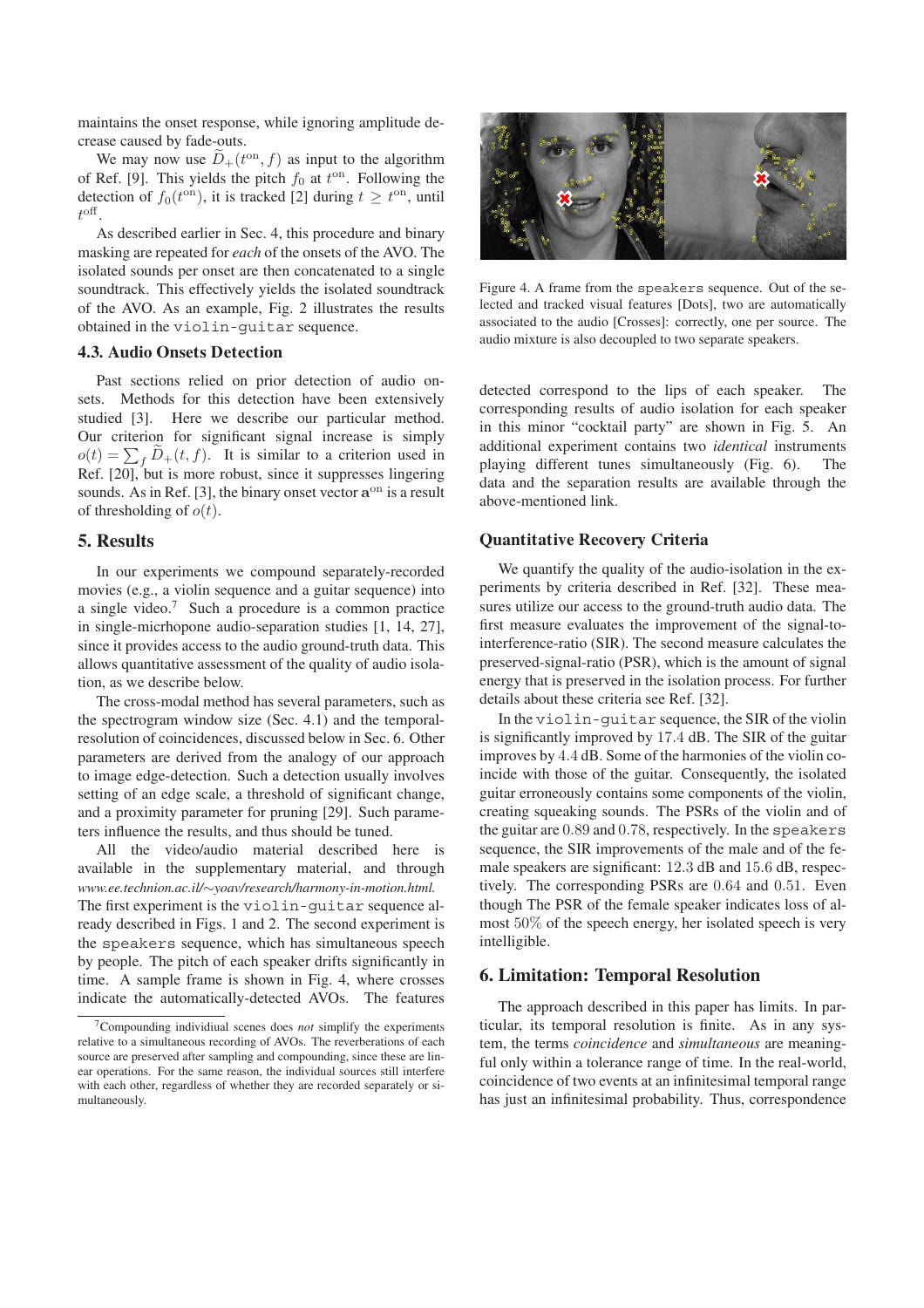

Figure 5. Spectrograms corresponding to the speakers sequence. Based on *visual* data, the audio components of each of the speakers were automatically separated from a single soundtrack. A small section in the original spectrogram of the female is marked. It was zoomed-in in Fig. 3.

between two modalities can be established only up to a finite tolerance range. Our approach is no exception. Specifically, each onset is determined up to a finite resolution, and audio-visual onset coincidence should be allowed to take place within a finite time window. This limits the temporal resolution of coincidence detection. In our experiments, we considered coincidences if a visual onset occurred within <sup>≈</sup> 1*/*8*sec* of an audio onset.

## **7. Relation to Audio-Only Methods**

This computer vision work yields visual detection and tracking of AVOs. In addition, it utilizes the visual data for audio isolation. This raises the question of how audio-only (unrelated to vision) methods can benefit from such a framework. Some audio-separation methods are based on microphone arrays [32] having a sufficiently wide baseline. Other methods, which use a single microphone, generally separate audio based on training on specific classes of sources, particularly speech and typical potential disturbances [1]. Such methods may succeed in enhancing continuous sounds, but may fail to *group* discontinuous sounds correctly to a single stream. This is the case when the audio-characteristics of the different sources are similar to one another, for instance, two speakers with close by pitch-frequencies. In such a setting, the visual data becomes very helpful, as it provides a complementary cue for grouping of discontinuous sounds. In our framework, sounds are grouped together according to the coincidence of their onsets with visual onsets of an AVO. Consequently, incorporating our approach with traditional audio separation methods may prove to be worthy.



Figure 6. A frame from the dual-violin movie.

## **8. Discussion**

We presented a novel approach for cross-modal analysis. It is based on instances of significant change in each modality. Our approach handled complex audio-visual scenarios in experiments, where sounds overlapped and visual motions existed simultaneously. The approach yields a set of distinct visual features, with associated isolated sounds. It does *not* require training. Thus, it is applicable to a wide range of AVOs (not limited to speech or specific instruments). We believe that this general capacity is not limited to the audio-visual domain. Rather, it may be applicable to associating between other types of data. We hypothesize that this may be potentially useful, for instance, in associating subtitles to multimedia (images, movies) databases, or in associating macro-economic events.

Sec. 5 described the need for setting parameters, in analogy to parameters of image edge-detection. It would be preferable to establish methods for automatic adaptation of such parameters to the observed audio-visual scene.

As the number of independent AVOs in the scene in-